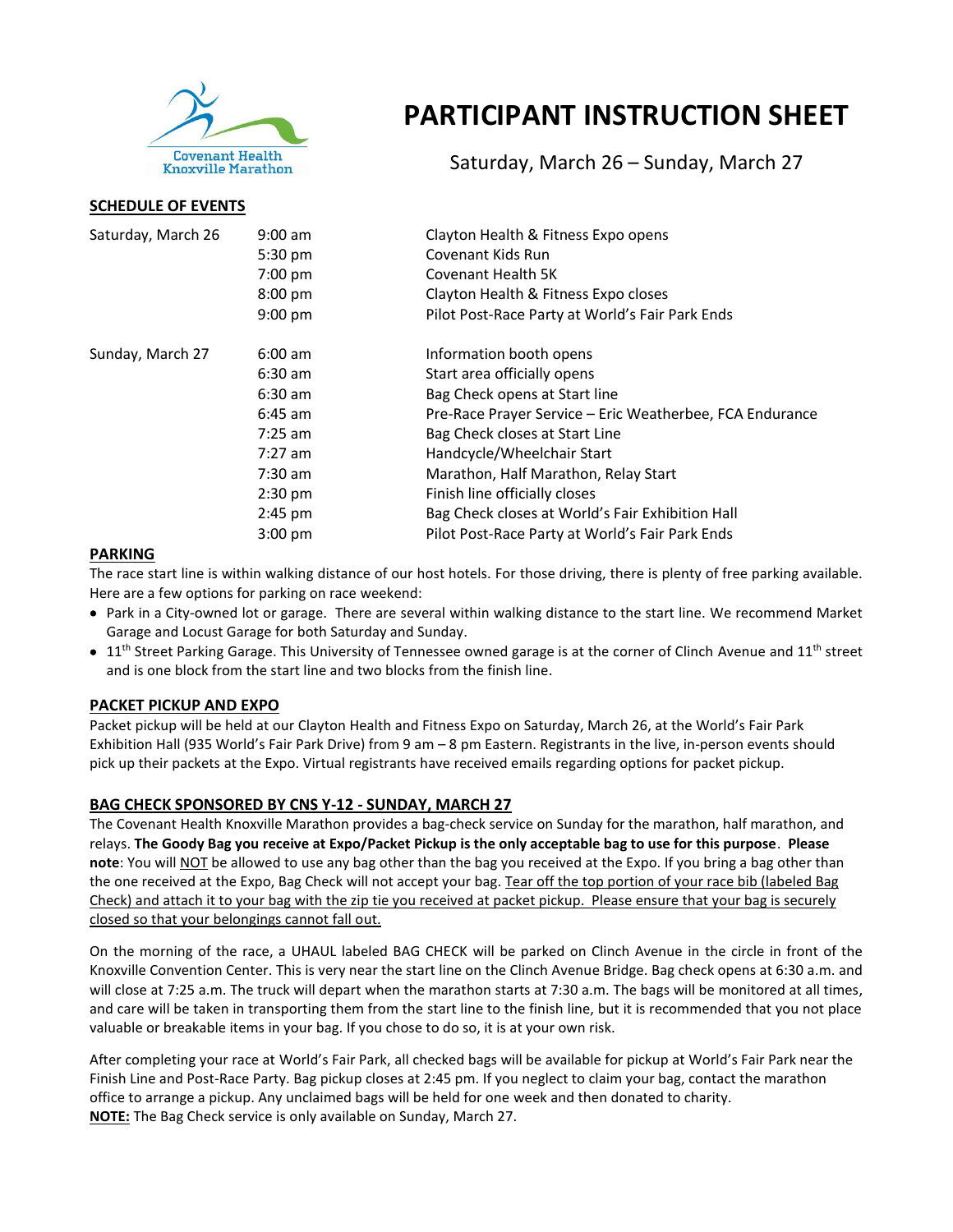## **RACE TIMING**

**This course is USATF Certified and is a Boston Qualifier!** The race will be timed by the Knoxville Track Club using the Trident chip timing system. The timing chip is attached to the back of your bib number. Please pin your bib number to your chest, just like you would any other bib number. Do not tamper with or damage your chip in any way. If your chip is damaged it may not record your start, split or finish times.

Do not trade numbers with anyone else (the system won't know you made the trade and results will be incorrect). Do not fold or crush the BibTag (that may break the BibTag and cause you to not get a time). You do not need to return the bib after the race.

**Result Notifications**: Race results will be updated throughout each race and will be available at this link: <https://knoxvillemarathon.com/results/>After completing your race, you will receive an email with your personal results. Split times will be recorded at the 10K, Half and 19 mile splits for the Marathon and 10K for the Half Marathon.

## **START LINE CORRALS**

In order to ease congestion at the start of the race, we will use a five corral start. When you registered, you entered a projected finish time for your race. You have been assigned to one of our five corrals based on this projected finish time. On your bib, you will find a letter—A, B, C, D, or E. Look for the signs at the start line, and please line up in the corral that matches your bib. You will be permitted to move back a corral (e.g., you are assigned C but want to start in D), but you cannot move up a corral. We will also utilize the corrals on Saturday night for the Covenant Health 5K.

#### **REFRESHMENT STATIONS**

There will be 18 refreshment stations along the marathon course, serving English Mountain Spring Water and Gatorade. There will be four gel stations serving GU—these will be located on Cherokee Boulevard (approximately mile 6.5), Caswell Park (approximately mile 16), and on Island Home Avenue (approximately mile 21 and again at mile 23). On the half marathon course, there will be 8 refreshment stations serving English Mountain Spring Water and Gatorade, and you will pass the gel station at approximately mile 6.5. There will be one refreshment station on the 5K course.

#### **MEDICAL AID & OTHER EMERGENCIES**

Medical needs of participants will be taken care of by employees of Covenant Health and the Knoxville Fire Department. The Medical team consists of nurses, paramedics, EMTs, physical therapists, and athletic trainers.

There will be medical aid stations on the course as well as at the Finish Line and Post Race Party. Any runner needing medical attention is asked to stop by a Medical Tent or notify any Police Officer, Course Monitor, Bike Monitor, Middle East Tennessee Emergency Radio Services (METERS) operator or other Race Volunteer. Transportation will be provided back to parking areas only for participants unable to complete the race. Participants needing emergency care will be transported to a local hospital.

#### **PLEASE COMPLETE THE EMERGENCY INFORMATION ON THE BACK OF YOUR BIB PRIOR TO STARTING THE RACE!**

## **PACE GROUPS SPONSORED BY HARPER AUTO SQUARE**

Look for the pacer booth at the Expo or look for the pace group leaders in the corrals at the start line. There will be pacers for about a dozen different finish times for the full marathon. Stop by the pacer booth at the Expo and meet some of the pacers. They can help answer any questions you may have about pace groups.

If you're running the half marathon, please feel free to use the pace groups, too! For example, if you want to finish the half marathon in two hours, find the four-hour pacer. When the half marathon splits from the full marathon, you're on your own, but it's only a short distance and the worst is behind you! Full marathoners, the pacers can escort you all the way to the finish line as you achieve your personal victory!

On race day, be looking for the pacers carrying Pace Flags. Let the pacers help you stay on track to meet your finish goal in Knoxville! Huge thank you to Harper Auto Square for sponsoring our Pace Group Program!

#### **COURSE CLOSING**

The finish line officially closes at 2:30pm. The course will follow a rolling close time of a 16 min/mile pace. This allows for 7 hours to finish the marathon or 3.5 hours to finish the half marathon. If you are still on the course after this time and wish to proceed, please do so using sidewalks for your safety.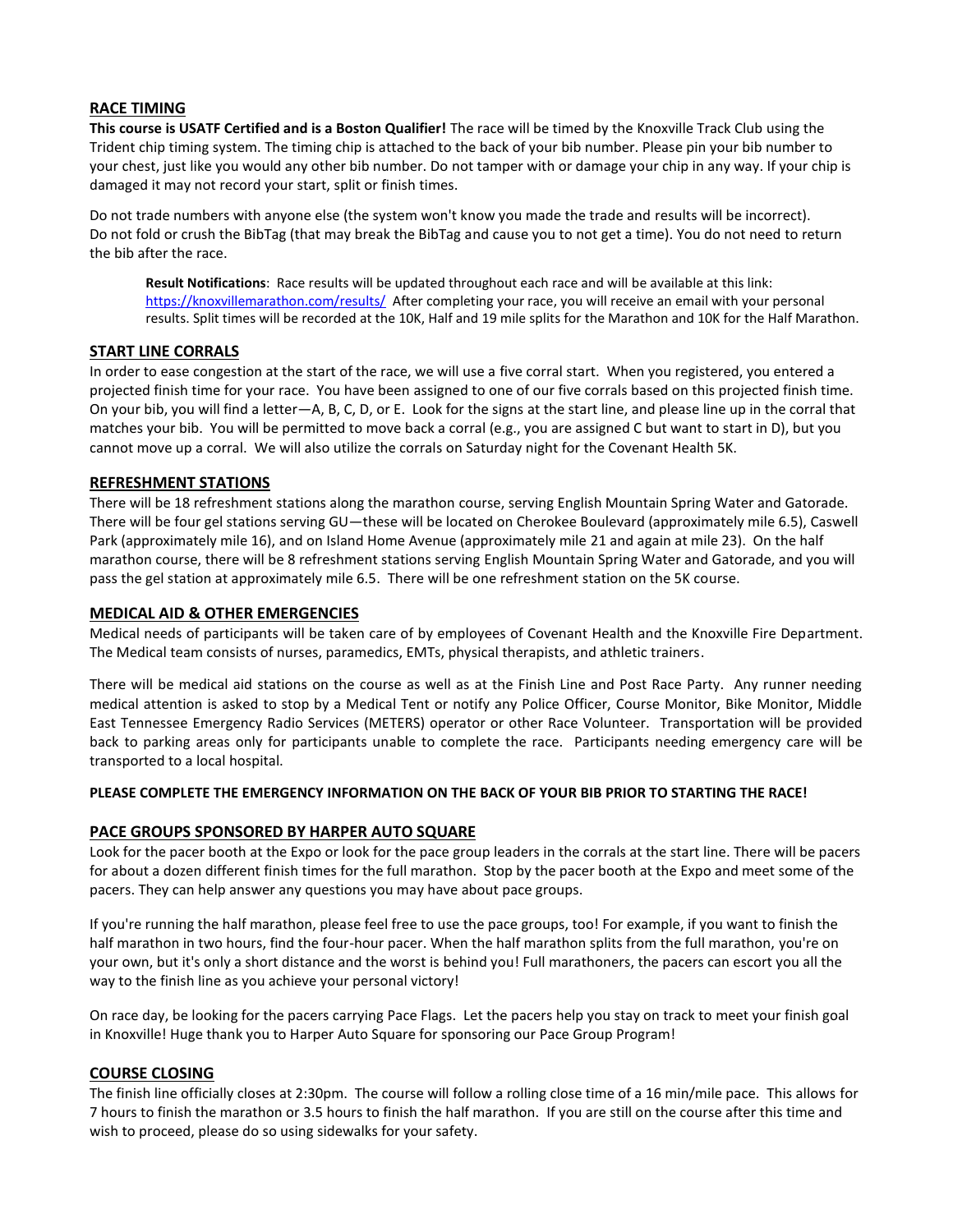## **PHOTOGRAPHS**

FinisherPix will have photographers stationed at various points along the route as well as at World's Fair Park when you cross the finish line. Please make sure your race number is visible to our photographers at all times. FREE PHOTOS! All participants will receive free, downloadable pictures from the event! All photos will be available at the FinisherPix website [\(www.finisherpix.com\)](http://www.finisherpix.com/) and you will receive an email from FinisherPix when your photos are ready to be downloaded.

## **SPECTATOR INFORMATION**

There are many great spectator spots along the course. Some popular spots are Western Plaza shopping center, Tyson Park, the Knoxville Museum of Art, Market Square, and the Old City. Spectators will also be able to enter the Festival Lawn at World's Fair Park to watch participants cross the finish line. IMPORTANT: While our finish line is spectator friendly, it is important that friends, family members, and spectators DO NOT cross the finish chute when runners and walkers are approaching the finish line. Race officials will be present near the finish chute to assist in the process of crossing World's Fair Park Drive.

## **PILOT POST-RACE PARTY**

On Saturday, 5K participants can celebrate on the Festival Lawn at World's Fair Park. We'll have refreshments available under the large tent on north end of the lawn. Fanatic Brewing Co. will serve beer to participants age 21 and over. Each participant 21 and up will receive an ID bracelet upon check-in at the Expo. After completing the 5K, they can present their bib to the ID Tent on the lawn to receive one beer ticket. This ticket can be presented to the Fanatic beer truck for one complimentary beer. Friends, family members, spectators, or participants wanting a second beer can purchase beer tickets from the ID tent located just to the left of their beer truck. Beer will be served from 4:30 pm – 9:00 pm. We will provide live music on the Festival Lawn stage from 6:30 pm – 9 pm. Food trucks will also be on site for family members and spectators to purchase food.

On Sunday, all Relay, Half Marathon, and Marathon participants are welcome to join us at the Pilot Post-Race Party. When you finish your race, follow the directions of volunteers out of the finish chute. As you exit the chute, continue to the Post-Race Party. If the weather is nice, it will be located on the Festival Lawn at World's Fair Park. Otherwise, it will be held inside the World's Fair Exhibition Hall. Complimentary food and drinks will be available to participants. On the Festival Lawn, Fanatic Brewing Co. will serve beer to participants age 21 and over. Each participant 21 and up will receive an ID bracelet upon check-in at the Expo. After completing their race, they can present their bib to the ID Tent on the lawn to receive one beer ticket. This ticket can be presented to the Fanatic beer truck for one complimentary beer. Friends, family members, spectators, or participants wanting a second beer can purchase beer tickets from the ID tent located just to the left of their beer truck. Beer will be served from 10 am – 3 pm.

Live Music will provide entertainment on the stage from 9 am – 1 pm on Sunday. Food trucks will also be on site for family members and spectators to purchase food.

## **AWARDS CEREMONY**

All finishers of the marathon, half marathon, 2-person relay, 4-person relay, and 5K will receive a very unique finisher's medal at the finish line. Please accept a medal for the race that you finished. Award ceremonies will be held as part of the Pilot Post-Race Party on the stage on the Festival Lawn. Unique awards will be presented for overall and age group (5-year increments) winners in all races. Cash awards will be mailed to top finishers in the full marathon, the marathon handcycle division, the marathon push rim wheelchair division, and the half marathon.

| Awards ceremony schedule:   |                    |                                          |
|-----------------------------|--------------------|------------------------------------------|
| 5K (Saturday, March 26)     | $8:00 \text{ pm}$  | Stage at World's Fair Park Festival Lawn |
| Half Marathon (March 27)    | $10:30$ am         | Stage at World's Fair Park Festival Lawn |
| Marathon, Relays (March 27) | $12:30 \text{ pm}$ | Stage at World's Fair Park Festival Lawn |

Award winners are responsible for picking up their award at the awards ceremony on race day or at Eddie's Health Shoppe after race day. Awards will be available for pick-up at Eddie's Health Shoppe (8025 Kingston Pike) on Monday, March 28 from 9 am until Friday, April 1 at 8 pm. If you cannot get to Eddie's Health Shoppe during these hours, please email the marathon office to make pick-up arrangements. We can also mail the award for an additional fee.